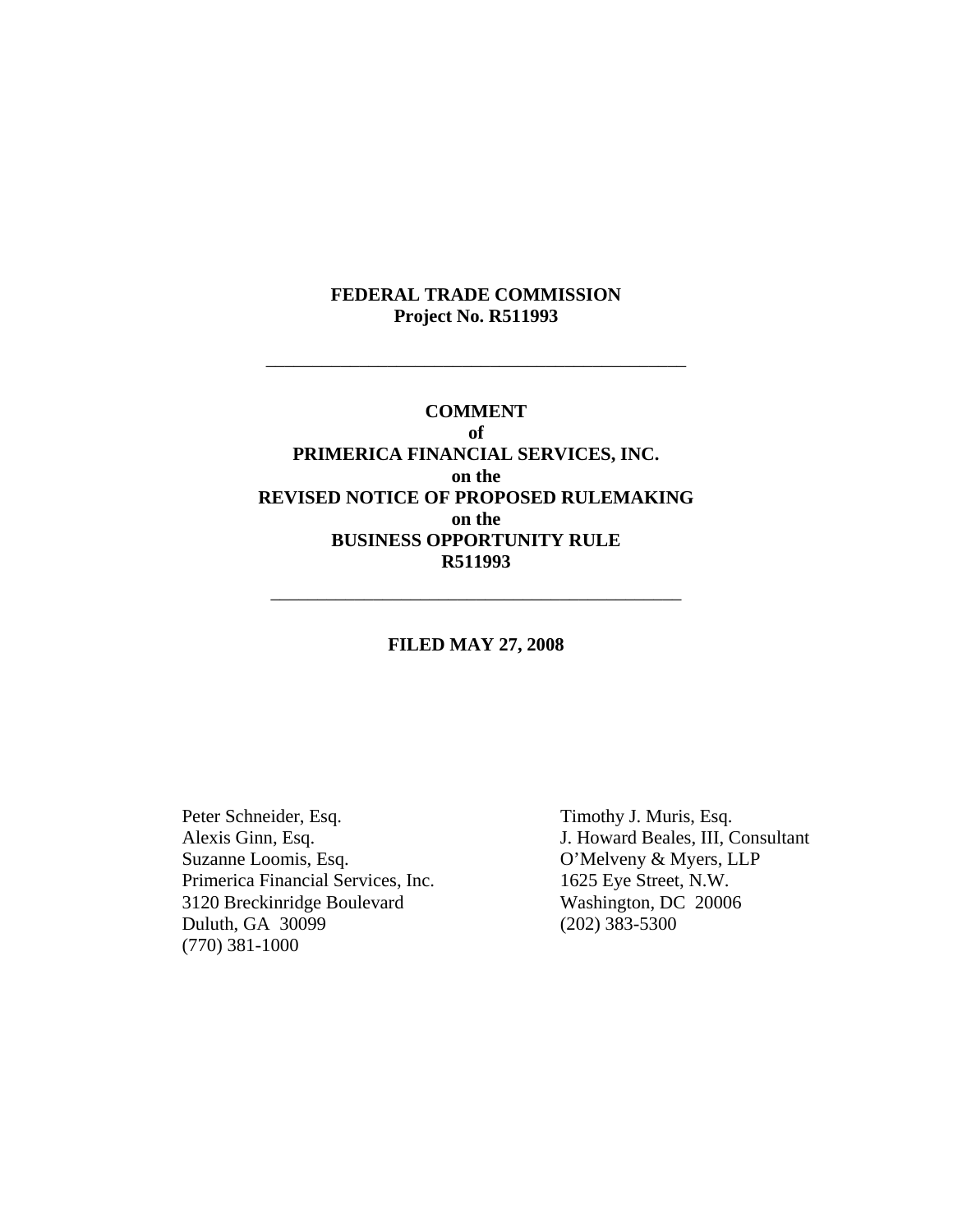# **TABLE OF CONTENTS**

| I.   |                 |                                                                        |  |
|------|-----------------|------------------------------------------------------------------------|--|
| Π.   |                 |                                                                        |  |
|      | A.              |                                                                        |  |
|      |                 | 2. Option 2: State That General Training and Advice is Not "Providing" |  |
|      |                 |                                                                        |  |
|      |                 | 3. Option 3: Limit "Providing Customers" to Work-At-Home Business      |  |
|      | <b>B.</b>       |                                                                        |  |
|      | $\mathcal{C}$ . |                                                                        |  |
| III. |                 |                                                                        |  |
|      |                 |                                                                        |  |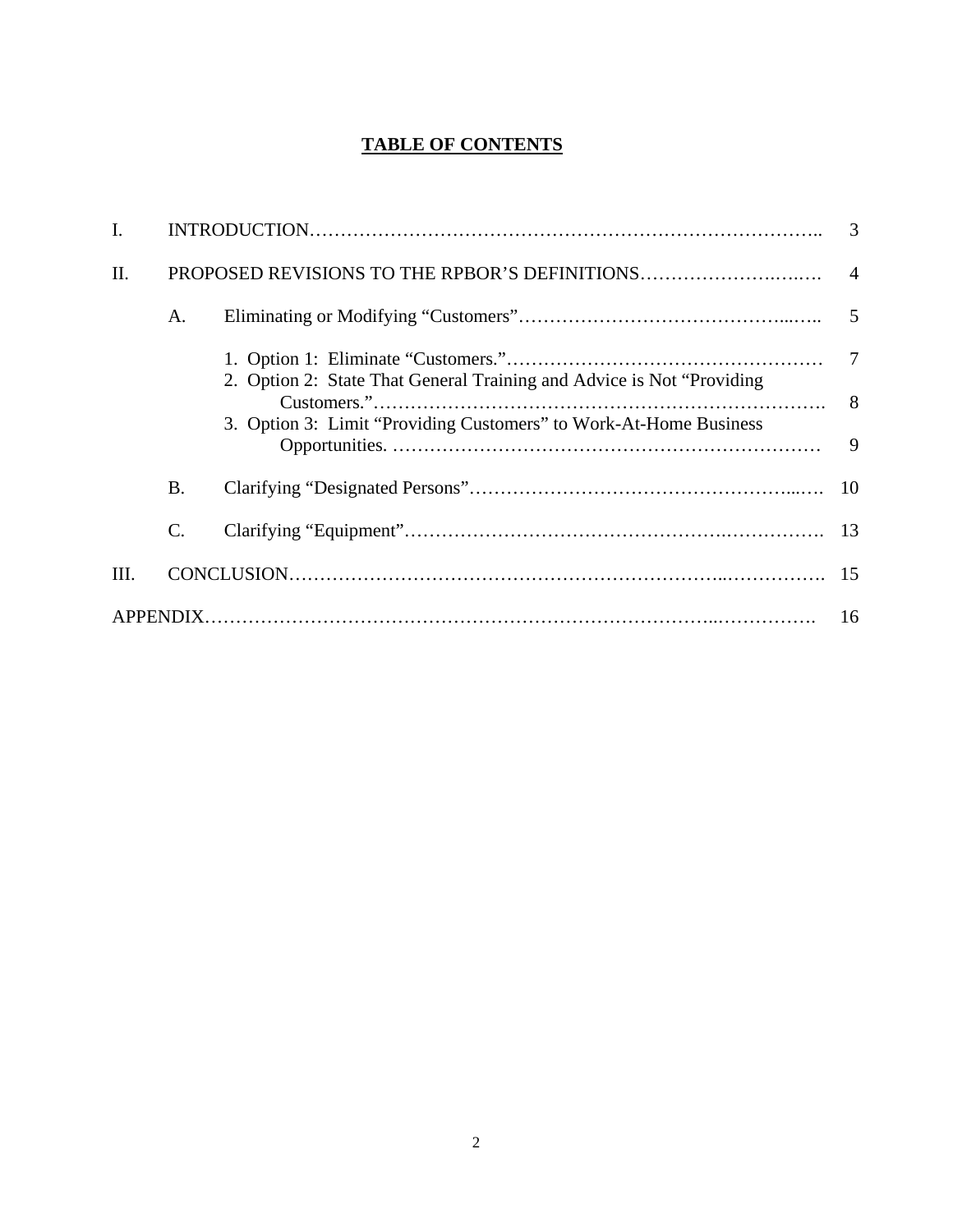### **I. INTRODUCTION**

Primerica Financial Services, Inc. ("Primerica") submits this comment on the Commission's Revised Notice of Proposed Rulemaking ("NPRM"). First, we congratulate the Commission for its decision to exclude multi-level marketing opportunities from the proposed Rule. As staff's analysis of the very large number of comments received in response to the original Proposed Business Opportunity Rule makes clear, the decision to exclude multi-level marketing from the Revised Proposed Business Opportunity Rule ("RPBOR") is well-grounded. The comments make an overwhelming case that the costs of covering multi-level marketing arrangements far exceed any possible benefit. The small number of comments supporting application of the rule to multi-level marketers simply did not provide persuasive arguments or evidence to the contrary. Indeed, the record lacks any real evidence of a need for such a rule in the multi-level marketing context, and, as the revised NPRM recognizes, the Commission has an effective tool to prosecute any instance of fraud that may occur under Section 5 of the Federal Trade Commission ("FTC") Act. The lack of any need for a new rule, particularly when weighed against the extreme cost to the vast number of individuals whose livelihoods depend on multi-level marketing opportunities, amply justifies, and indeed compels, the Commission's decision to modify its proposal to exclude multi-level marketing, thereby better aligning benefits and costs.

Second, Primerica suggests three modifications to the RPBOR, to better assure that the regulatory language actually achieves the clear intent of the Revised Notice that the Rule exclude multi-level marketing opportunities like those offered by Primerica and by many members of the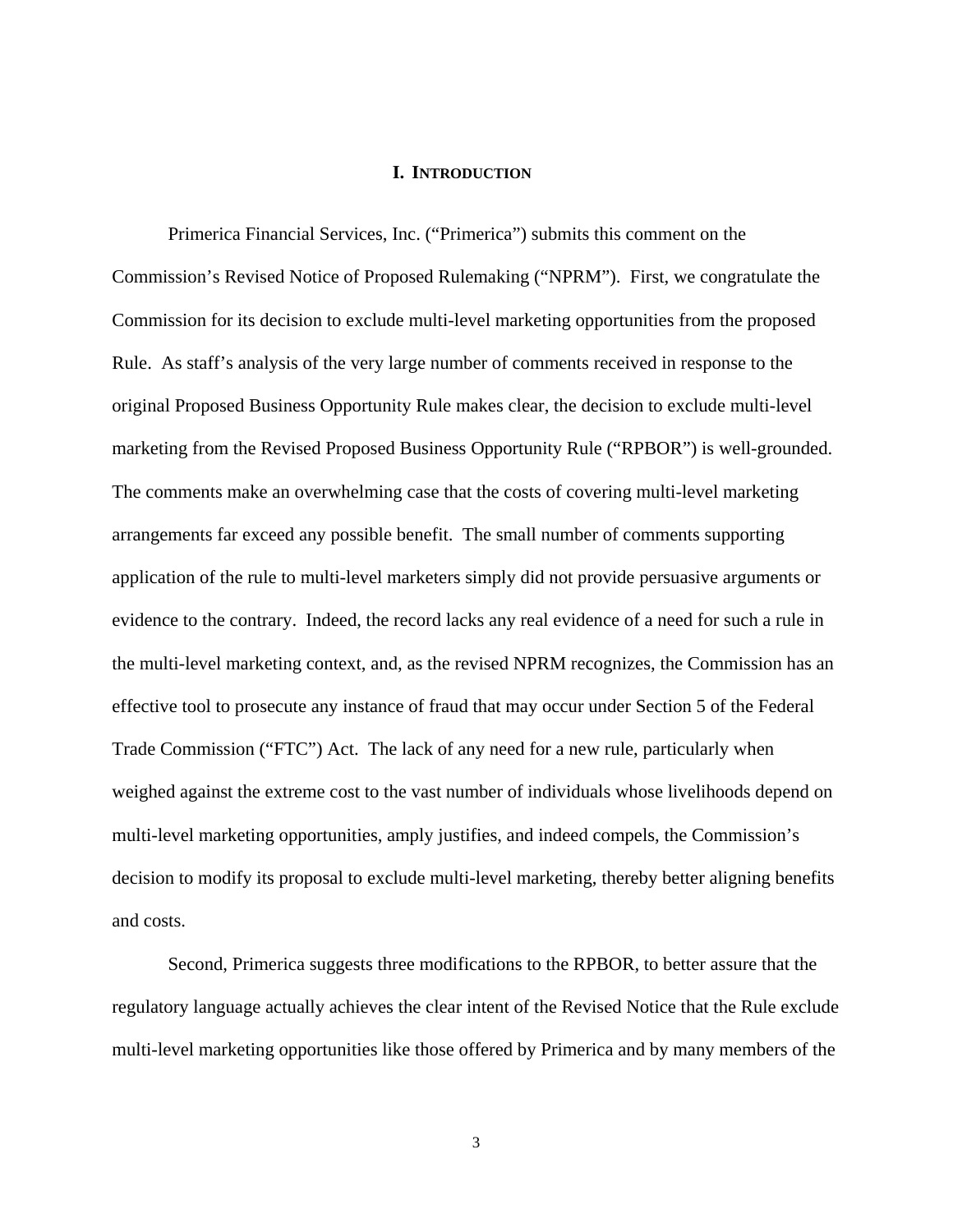Direct Selling Association. Primerica believes that each of these changes retains the Proposed Rule's efficacy against the types of arrangements intended to be covered by the RPBOR, while making it clear that multi-level marketing opportunities are not covered by the Proposed Rule.

It is important for the Rule's text be clear in this regard, because a variety of actors within both the federal and state governments will have the opportunity to interpret the Rule once it becomes final. Federal courts play an obvious role in the interpretation and application of federal laws, including the Commission's regulations. Moreover, because the Commission's regulations are frequently relevant under state unfair and deceptive trade practices statutes, state courts and state regulatory agencies also may have the opportunity to interpret and apply the final rule. Although the message in the Revised Notice is loud and clear that the Commission does not intend to cover multi-level marketing opportunities, the text of the RPBOR itself leaves some room for argument to the contrary. The Commission specifically requested comment on this issue (*see* Revised Notice, 73 Federal Register 16110 at 16133 (March 26, 2008) (requesting comment on the definition of assistance: "Will it result in the inclusion of multi-level marketing relationships that would otherwise not be covered?")).

Primerica believes that several small adjustments to the RPBOR will make it clear that multi-level opportunities are not covered by the Rule without interfering with the applicability of the Rule to the types of schemes that the RPBOR seeks to cover, such as work-at-home schemes, vending machine schemes, and the like.

#### **II. PROPOSED REVISIONS TO THE RPBOR'S DEFINITIONS**

Since Primerica's suggested revisions seek to clarify the coverage of the RPBOR, all of its proposals are directed to the definitions contained in section 437.1 of the Rule. Although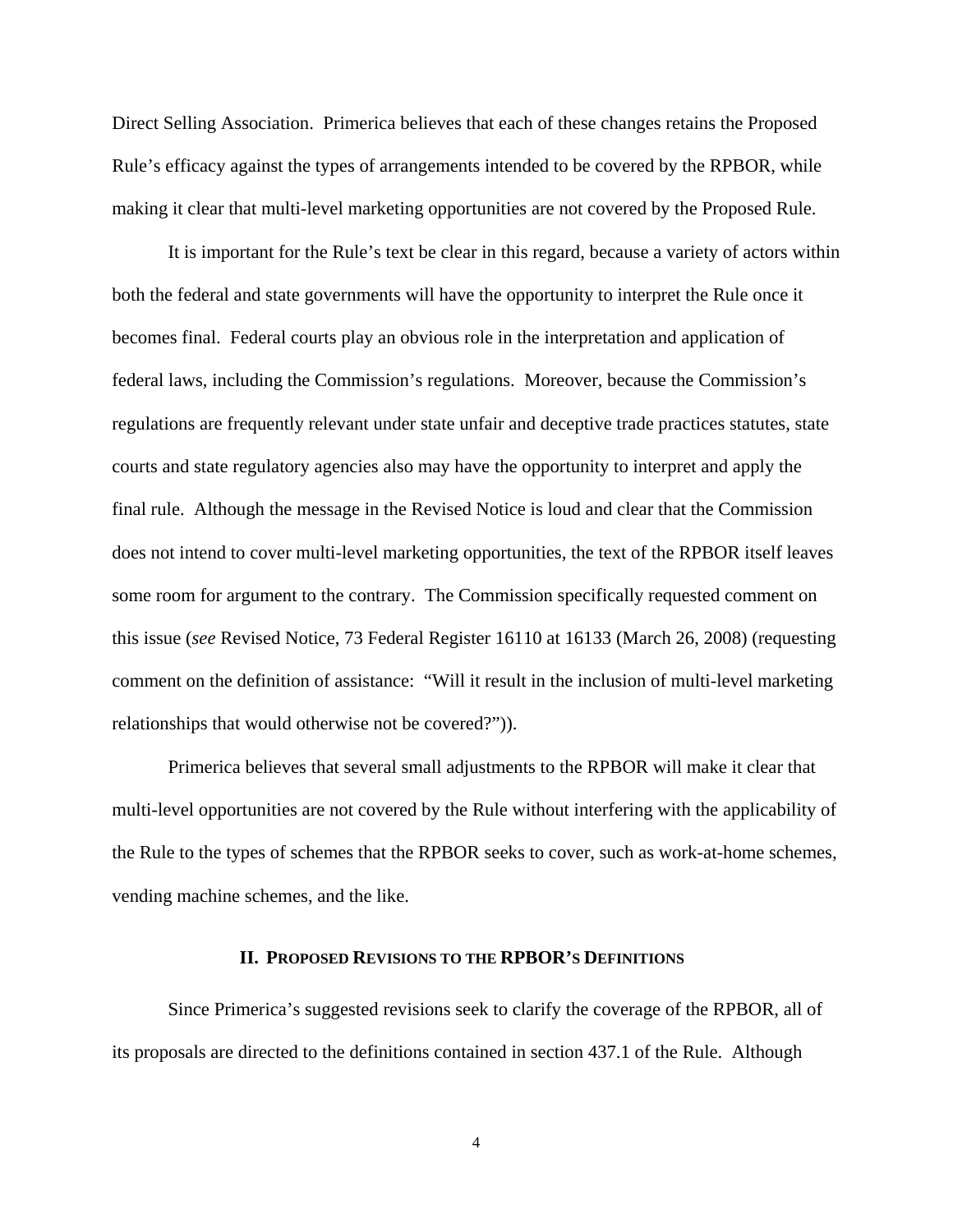each revision is discussed in the text of this Comment, for convenience, all three proposed revisions (including three separate alternatives for the first proposed revision) are contained in the Appendix to this Comment.

### **A. Eliminating or Modifying "Customers"**

One portion of the RPBOR that may inadvertently sweep in the multi-level marketing opportunities that are intended to be excluded is the inclusion of "customers" in sections 437.1(c)(3)(ii) and 437.1(*l*). Section 437.1(c)(3)(ii) defines a covered "business opportunity" to be one in which the business opportunity provider (or "designated person") represents that it will "[p]rovide outlets, accounts, or customers ... for the purchaser's goods or services." Section 437.1(*l*) defines the phrase "provide outlets, accounts, or customers" in the following way:

furnishing the prospective purchaser with existing or potential locations, outlets, accounts, or customers; requiring, recommending, or suggesting one or more locators or lead generating companies; providing a list of locator or lead generating companies; collecting a fee on behalf of one or more locators or lead generating companies; offering to furnish a list of locations; or otherwise assisting the prospective purchaser in obtaining his or her own locations, outlets, accounts, or customers.

The problem is created by the very expansive language in section 437.1(*l*) that includes "otherwise assisting the prospective purchaser in obtaining his or her own ... customers." This language could be argued to encompass any type of training or advice about how to succeed in a new business venture, such as how to identify potential customers, how to make effective presentations to them, and the like. As such, the broad reach of this language threatens to sweep in a number of types of relationships that the Revised Notice stated the RPBOR did not intend to cover, such as educational offerings, traditional distribution arrangements, and multi-level marketing opportunities. Indeed, although Primerica does not provide lists of customers to its agents and makes it clear that agents are responsible for developing their own customers, it does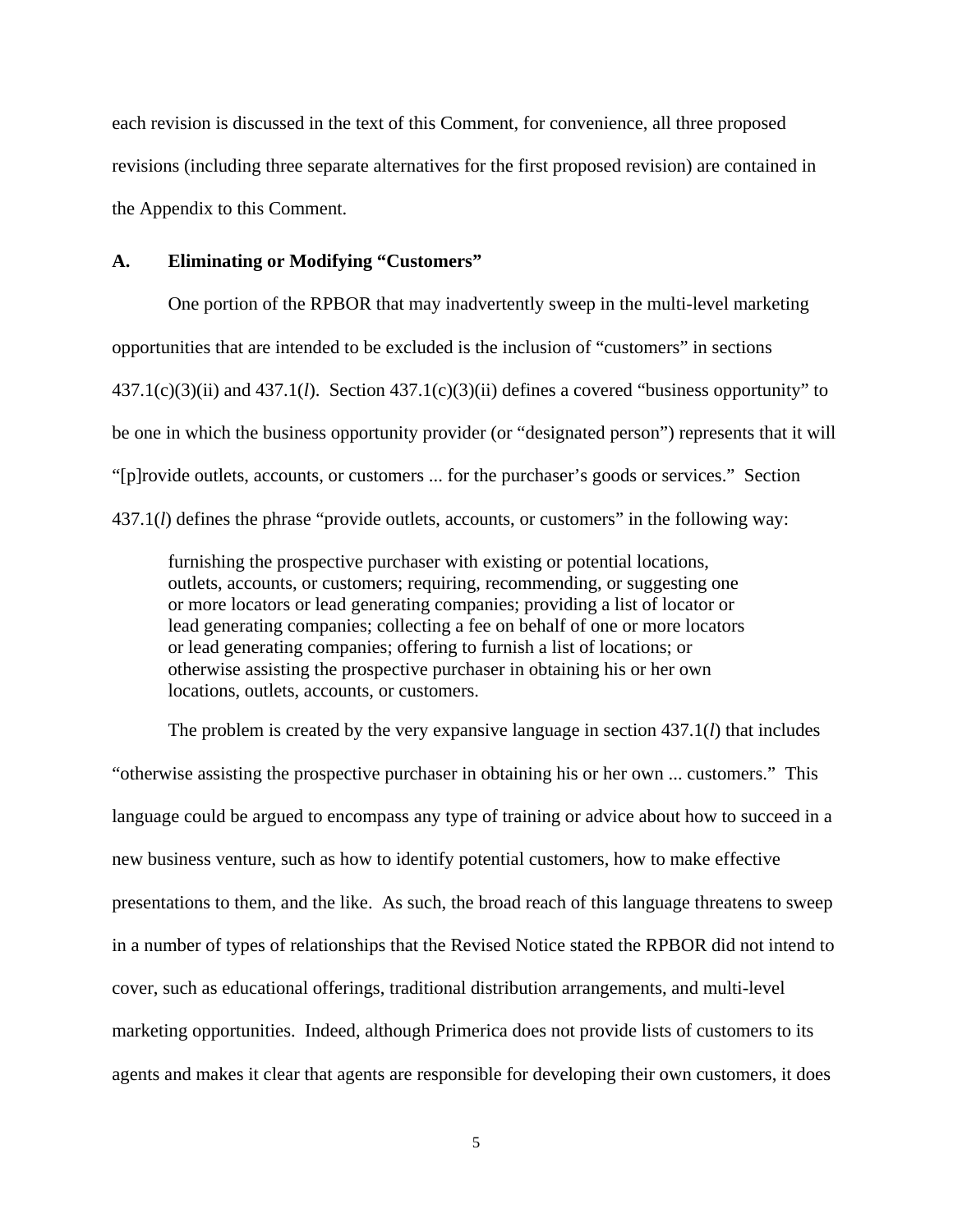provide advice to agents about how to accomplish this task. Based on our knowledge of the businesses of other members of the Direct Selling Association (DSA), we believe that most DSA member firms provide similar general advice or training to their sales force members. In addition, any advertising done by a multi-level marketing company for the purpose of promoting that company's products or services could be argued to represent "assistance" to a salesperson affiliated with that company in developing customers. None of these examples was the sort of promises of assistance that motivated the Business Opportunity Rule in the first place, and none of them can be used as characteristics to identify the types of schemes the Rule is intended to cover. Nevertheless, the broad language of § 437.1(*l*) arguably includes all of these types of activities and therefore threatens to make the scope of the Rule far broader than was intended or is necessary.

As noted above, the Commission had overwhelming reasons to exclude multi-level marketing, educational opportunities, and traditional distribution arrangements from the Business Opportunity Rule. As the Commission correctly concluded, the benefits of including these types of relationships are minimal or nonexistent, and the costs to the persons affected and the American economy would be tremendous. The magnitude of the impact of this issue, however, counsels in favor of making sure that the final Business Opportunity Rule is completely clear on the exclusion of these types of business relationships, so it does not provide uncertainty or a vehicle for mischief.

The Commission recognized this potential issue in the Revised Notice, specifically requesting comment on it as follows:

2. The definition of "providing locations, outlets, accounts, or customers" includes "otherwise assisting the prospective purchaser in obtaining his or her own locations, outlets, accounts, or customers." Does this language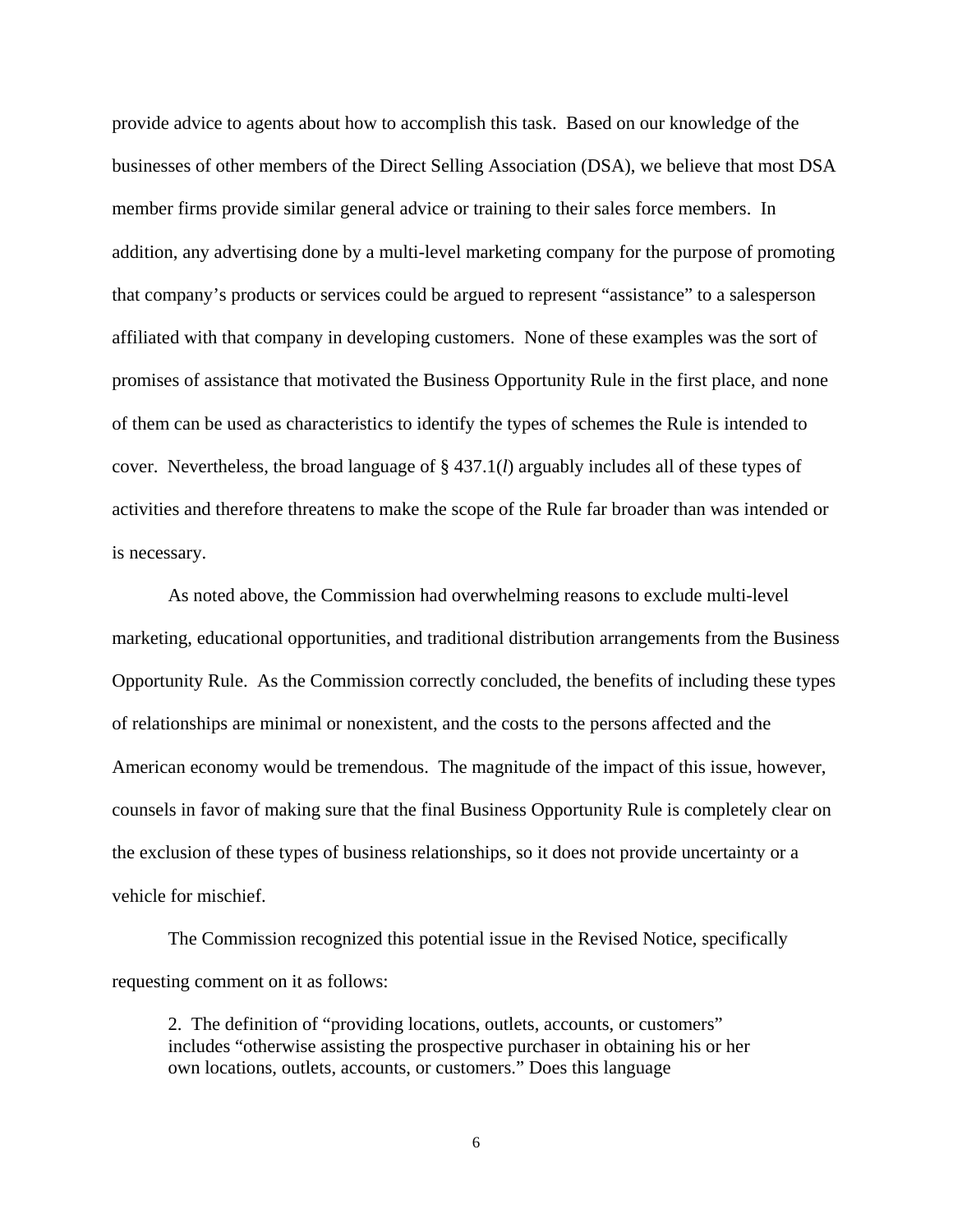adequately cover all of the business opportunity arrangements that should be within the scope of the rule? Why or why not? Will the inclusion of "otherwise assisting" in the definition cause traditional product distribution arrangements, educational institutions, or how-to books to be subject to the proposed Rule? *Will it result in the inclusion of multi-level marketing relationships that would otherwise not be covered? Why or why not? How could the language be refined to achieve the proper scope?* 

Revised Notice, 73 Federal Register 16110 at 16133 (March 26, 2008) (emphasis added).

Primerica proposes three alternatives for resolving this problem: (1) simply eliminate the word "customers" from the two sections, (2) add a new phrase to the end of § 437.1(*l*) to make it clear that advertising or generalized training or advice on customer and business development is not included within the definition of "providing ... customers," or (3) limit the "customers" provision to the work at home opportunities in which it is most likely to have some utility. We discuss each alternative in turn below.<sup>1</sup>

### **Option 1: Eliminate "Customers."**

The easiest way to resolve this issue (i.e., the way that involves the least change to the language of the RPBOR) would be to delete the word "customers" from  $\S$  437.1(c)(3)(ii) and § 437.1(*l*). Doing so would solve the problem of inadvertently covering multi-level marketing opportunities, educational institutions, how-to books, and traditional distribution arrangements, all of which could include general advice or training about how to find or develop customers in the context of building a business.

The Business Opportunity Rule still would effectively cover the types of schemes that the Rule intends to cover, however, through the continued presence of the words "outlets" and "accounts" in §§ 437.1(c)(3)(ii) and (*l*). For example, a work-at-home scheme that promised to

<sup>&</sup>lt;sup>1</sup> We have not proposed eliminating the "otherwise assisting" language from  $\S$  437.1(*l*) because we believed that the Commission wanted an expansive "catch-all" to help prevent business opportunities from being structured in a way that would evade coverage under the Rule.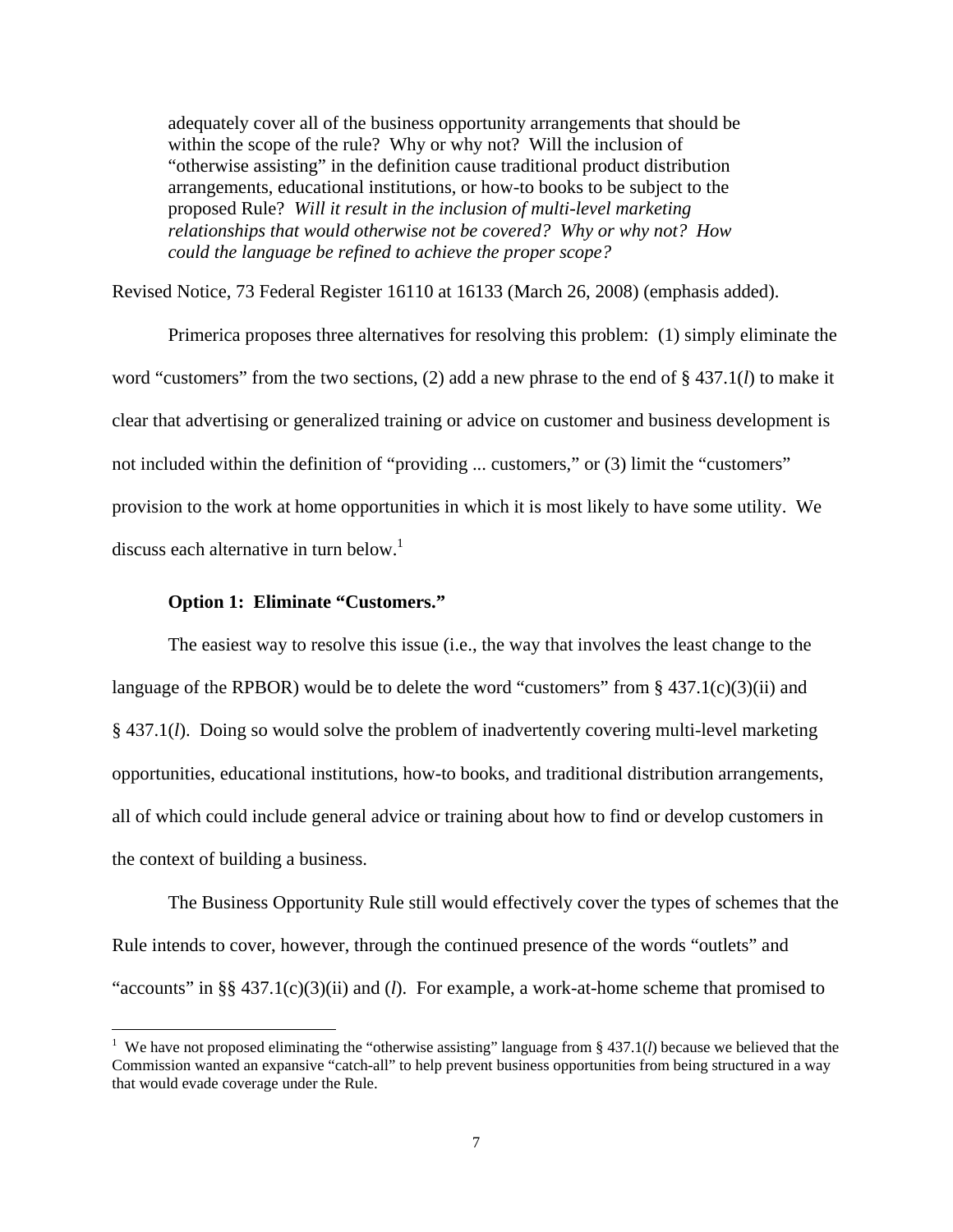provide participants with a channel through which to sell products fabricated by the participant at home would be covered because it would be providing one or more "outlets" or "accounts" to the participant. "Outlets" and "accounts" connote existing or ongoing relationships that the business opportunity participant is promised access to, and the more general term "customers" does not connote these relationships. The Rule would therefore sweep in what it intends to cover (schemes that promise a ready, pre-defined market for the participant's products or services) and would exclude what the Revised Notice sought to exclude – situations in which general advice on how to find and develop customers is offered by multi-level marketing opportunities, educational institutions, and how-to books, or situations in which advertising to the general public occurs. Primerica believes this is the clearest, most effective way to ensure that the final Rule serves its intended purposes without the threat of collateral damage to other types of business relationships.

### **Option 2: State That General Training and Advice is Not "Providing Customers."**

An alternate proposal for dealing with the problem of the broad inclusion of "otherwise assisting" a person in "obtaining his or her own ... customers" would be to add a statement to § 437.1(*l*) that makes it clear that this "catch-all" phrase is not intended to cover advertising and generalized training in customer and business development. Under this proposal, § 437.1 would be modified to read as follows:

(l) *Providing locations, outlets, accounts, or customers* means furnishing the prospective purchaser with existing or potential locations, outlets, accounts, or customers; requiring, recommending, or suggesting one or more locators or lead generating companies; providing a list of locator or lead generating companies; collecting a fee on behalf of one or more locators or lead generating companies; offering to furnish a list of locations; or otherwise assisting the prospective purchaser in obtaining his or her own locations, outlets, accounts, or customers, provided that advertising and general advice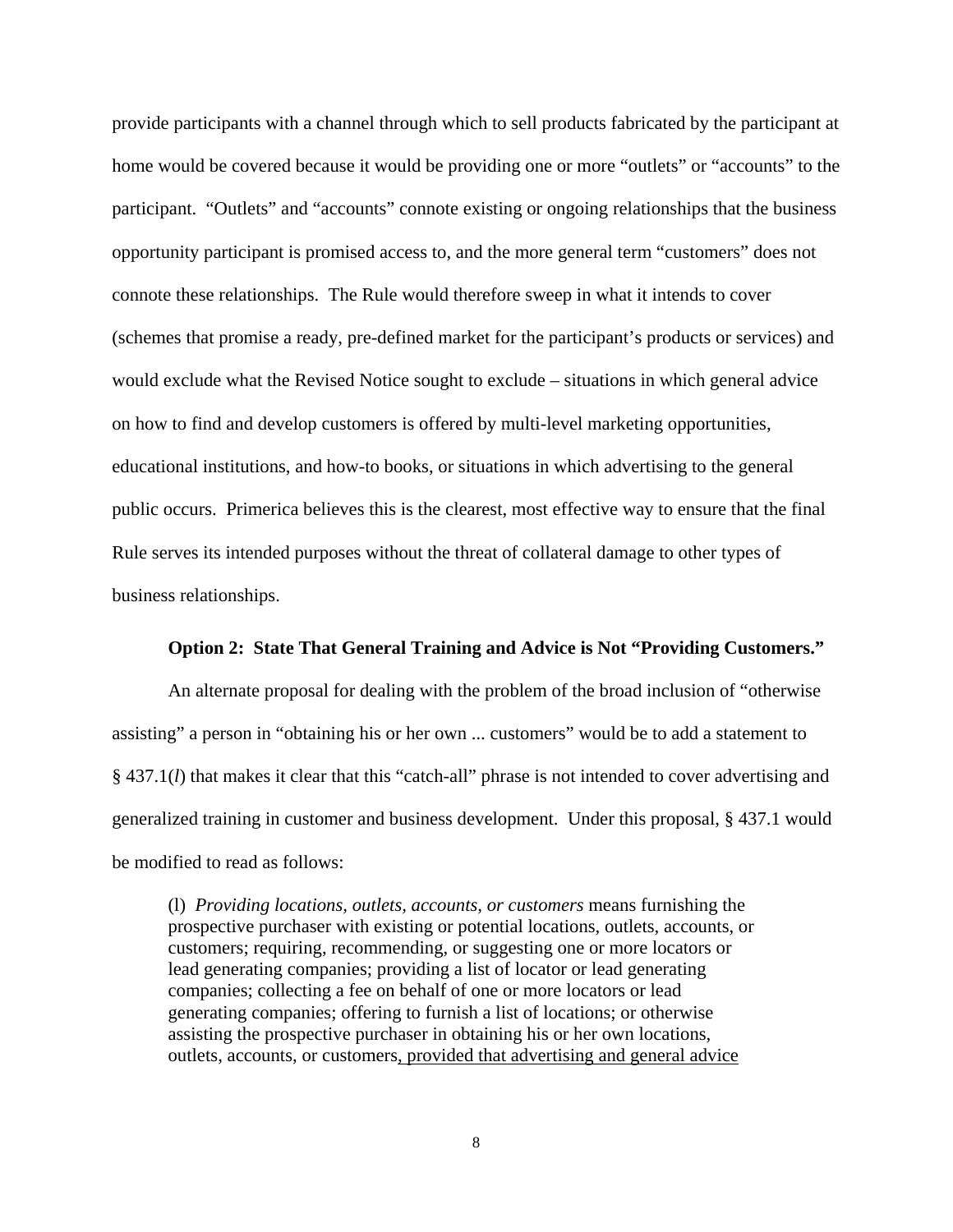about business development or training shall not be "providing locations, outlets, accounts, or customers."

(The underlined portion is the proposed addition to the language.)

Primerica believes this change would be sufficient to alleviate the problem of the overbreadth of the RPBOR as it currently stands, but there are potential pitfalls from this approach that the Commission should consider. Having a general phrase that "otherwise assisting" someone in "obtaining his or her own ... customers" and then an exclusion for advertising, "general advice," and training raises the question of what "otherwise assisting" is intended to cover that is not excluded by the proviso. It might also be difficult in certain marginal cases to draw a line between "general advice" or "training" and some other sort of "assistance" that would result in coverage of a business opportunity by the Rule. We believe that these interpretive difficulties may create problems in some enforcement situations for the Commission, but the Commission could retain the word "customers" in the Rule, if it believed that the flexibility created by doing so would make the final Rule more useful. In weighing the benefit of retaining "customers" against the interpretive problems created by the necessity of excluding generalized advertising and training, Primerica believes that eliminating customers is the better alternative. This alternative, however, would prevent interpretations of the Rule that would apply it to a vast universe of arrangements it is not intended to reach, if the Commission ultimately decides that having "customers" in addition to "outlets" and "accounts" in the Rule is critical to the Rule's effectiveness.

### **Option 3: Limit "Providing Customers" to Work-At-Home Business Opportunities.**

A third way to avoid the difficulties that including "providing customers" potentially creates is to narrow the provision to apply only in the cases where it might be most useful,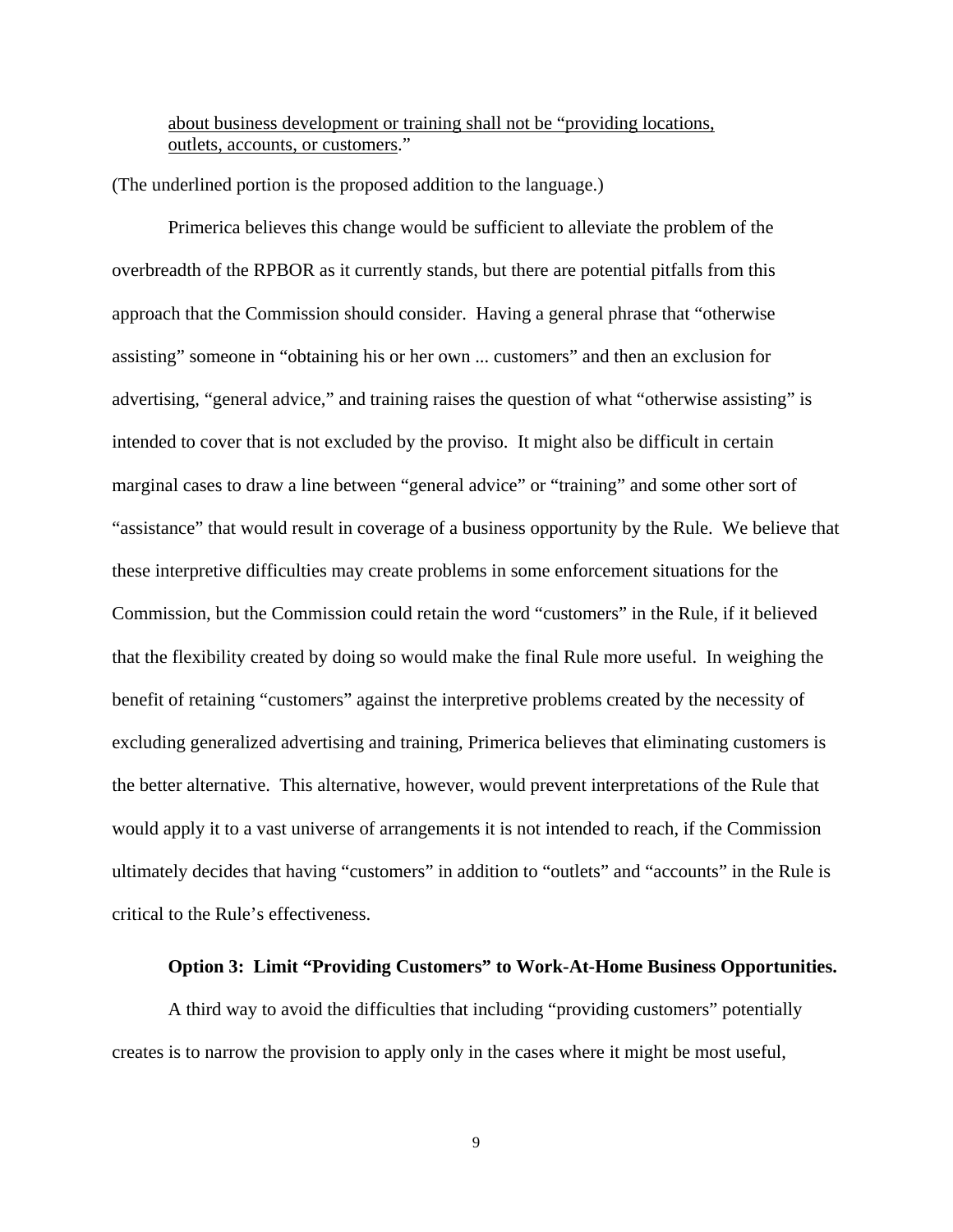namely, in work-at-home opportunities. In traditional business opportunity cases, there is no indication that the "outlets, locations, or accounts" approach of the existing rule has created enforcement difficulties or opportunities for evasion. That language, however, may be more limiting as applied to work-at-home schemes, in which the distinction between an "account" and a "customer" could be difficult.

To narrow the coverage of business opportunity sellers who assist by "providing customers," the Commission could eliminate "customers" from  $\S$  437.1(c)(3)(ii), and modify  $§$  437.1(c)(3)(iii) to read as follows:

> (iii) Buy back or provide customers for any or all of the goods or services (other than selling) that the purchaser makes, produces, fabricates, grows, breeds, modifies, or provides, including but not limited to providing payment for such services as, for example, stuffing envelopes from the purchaser's home.

(The underlined portion is the proposed addition to the language.)

The parenthetical (other than selling) is necessary because "services" could be read to include the service of selling, which would recreate the same problems as the current definition. The broad definition in § 437.1(l) could remain unchanged, because the "customers" component would apply only to business opportunities in which the customer is making the product or providing the service. Although the issues of general training and advertising as "assistance" would remain, it is not clear that they are relevant to the work-at-home business opportunity.

### **B. Clarifying "Designated Persons"**

To further ensure that the final Rule will not include multi-level marketing opportunities, Primerica's second proposed revision seeks to clarify what constitutes a "designated person" under § 437.1(d). The concept of a "designated person" is an important one in the RPBOR, because the offer of "assistance" that can cause a relationship to be classified as a "business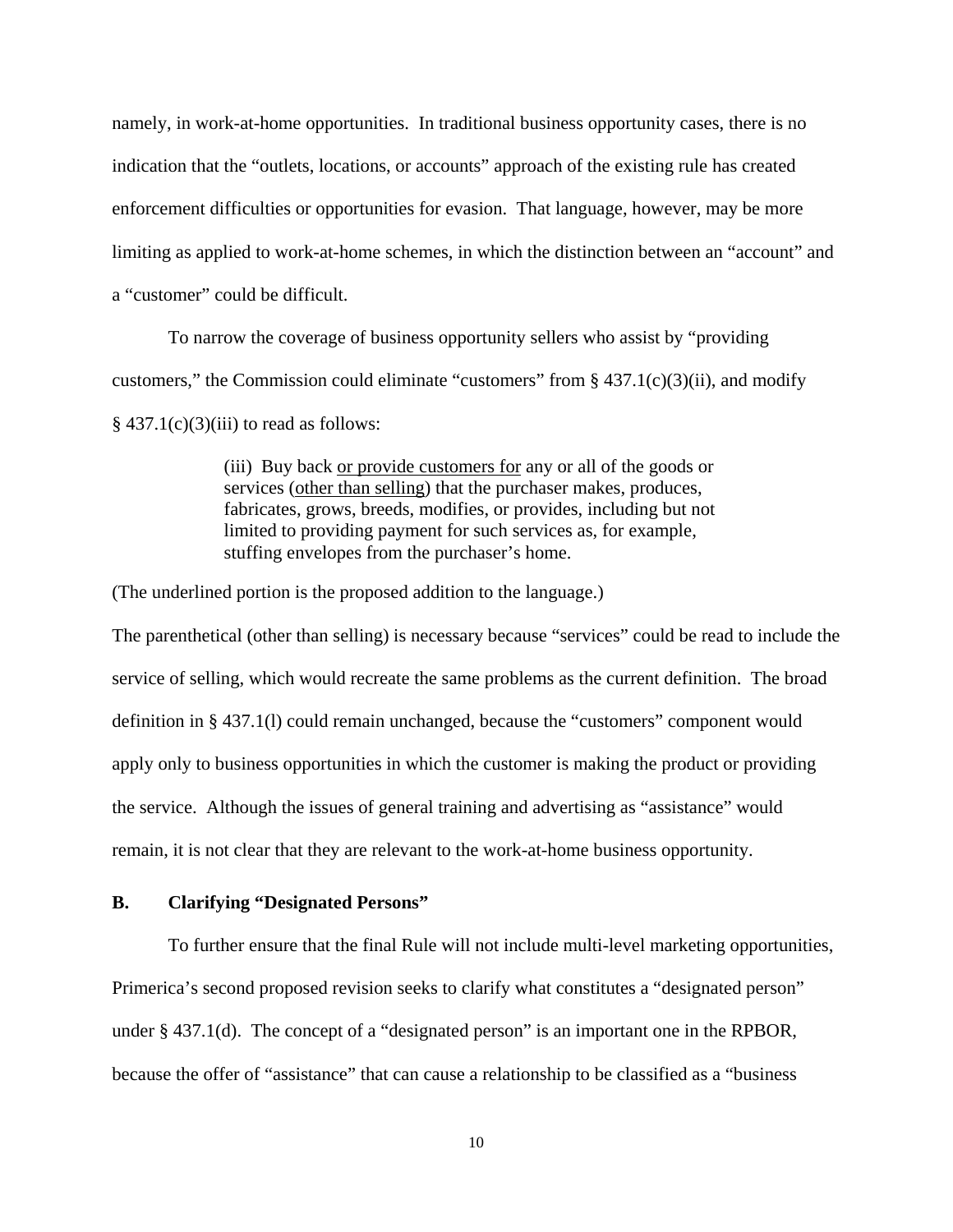opportunity" can be made by either the "seller" of the business opportunity or a "designated person." *See* Proposed § 437.1(c)(3). The definition of "designated person," however, is overbroad in a way that again threatens to cover many multi-level marketing opportunities under the Rule.

"Designated person" is defined as "any person, other than the seller, whose goods or services the seller suggests, recommends, or requires that the purchaser use in establishing or operating a new business." This definition potentially creates problems because of the relationships among participants in a multi-level marketing business. For example, as discussed in Primerica's original comment, Primerica agents have "uplines" (that is, persons above them in the sales hierarchy) and "downlines" (persons below them). Primerica expects uplines to provide support and assistance to their downline agents. This is especially true for Primerica's Regional Vice Presidents, who are required to maintain offices for the use of their downline agents. Regional Vice Presidents and Offices of Supervisory Jurisdiction within the Primerica sales force are also required to exercise compliance oversight functions with respect to downline agents, because such compliance monitoring is required by the regulatory environment in which Primerica operates.

Thus, in a sense, a new Primerica agent is recommended or required to use "services" provided by his or her upline Regional Vice President, such as the use of office space, supplies, and computers; general advice about how to succeed in the business; and the regulatory compliance supervision mentioned above. The new Primerica agent does not pay for any of these "services" – Primerica pays additional commissions to the upline agents to compensate them for assisting and supervising their downline agents. But, nevertheless, because there are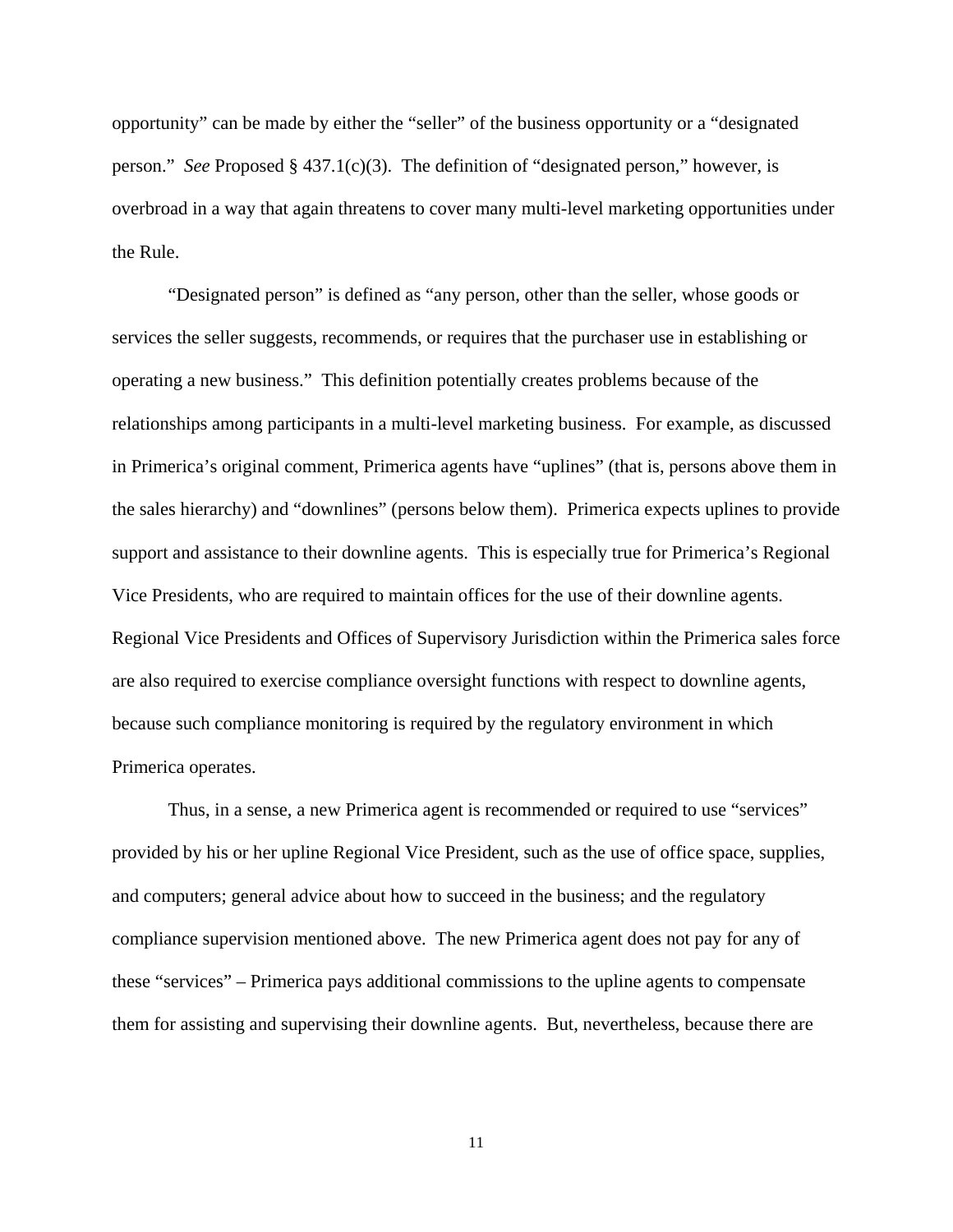benefits flowing from the upline agent to the downline agent, the upline could be argued to be a "designated person" under the RPBOR.

This phenomenon is not unique to Primerica. Most multi-level marketing companies ask upline sales representatives to assist and advise downline agents in some way, and reward the upline agents for doing so by paying them some form of commissions on sales of products or services made by their downline agents. Thus, because many forms of assistance listed in § 437.1(c)(3) of the RPBOR could be given by upline agents to their downline recruits in a variety of multi-level marketing companies, a definition of "designated person" that would include upline agents has the potential to expand vastly the coverage of the Rule beyond what the Revised Notice intends.

Fortunately, there is an easy and logical way to resolve this problem. The definition of "designated person" should be modified to include a requirement that the purchaser of a business opportunity make some sort of payment to the "designated person" for the services that the business opportunity seller "suggests, recommends, or requires" that the purchaser use. This will exclude most or all multi-level marketing companies, since most of them (like Primerica) prohibit upline agents from imposing fees on their downlines. The definition, even with a payment component added, will still capture schemes in which a business opportunity seller is cooperating with some other party to sell an opportunity based on a promise of business assistance as discussed in § 437.1(c)(3) of the RPBOR, like an account list or a lead generating service. Invariably the "designated person" is paid for such a service by the business opportunity purchaser. Indeed, the "designated person" provision is only necessary because of the possibility that payments go to the designated person, not directly to the business opportunity seller. If there is no payment, then there is no risk or harm to the business opportunity purchaser relating to the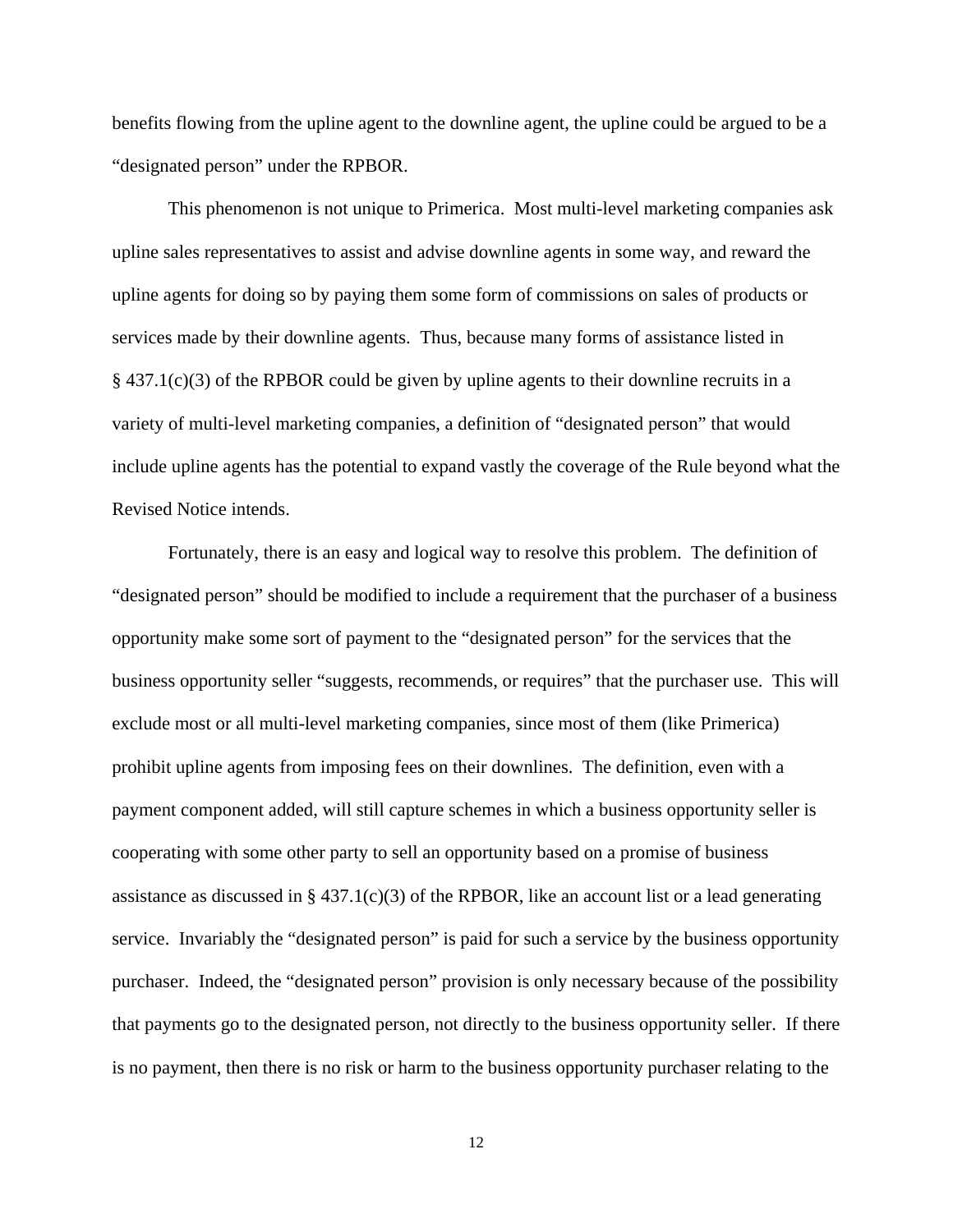suggested or required use of the designated person's services, and hence no reason to use the designated person's assistance as a triggering event for a relationship to be covered by the Rule.

In order to exclude upline agents in multi-level marketing opportunities from being "designated persons," Primerica proposes the following change to § 437.1(d):

(d) Designated person means any person, other than the seller, whose goods or services the seller suggests, recommends, or requires that the purchaser use in establishing or operating a new business and to whom the purchaser makes payment for such goods or services.

(The underlined portion is the proposed addition to the language.)

### **C. Clarifying "Equipment"**

One final aspect of the language of the RPBOR also has the potential to be interpreted to include multi-level companies under the Rule's coverage, despite the contrary intent expressed in the Revised Notice. Section  $437.1(c)(3)(i)$  defines one form of assistance to be "[p]rovid[ing] locations for the use or operation of equipment, displays, vending machines, or similar devices, on premises neither owned nor leased by the purchaser." As in the existing Business Opportunity Rule, this language seeks to cover vending machine, display rack, pay telephone, and similar schemes in which a purchaser buys the equipment based on the seller's promise to provide physical locations for its operation – hence the language that the locations are those "neither owned nor leased by the purchaser."

Again, however, this language, as it currently stands, could be interpreted to include upline agents in multi-level marketing companies. As noted above, Primerica Regional Vice Presidents maintain office space for themselves and their downline agents, and that office space can be (and is) used by the downline agents for meeting with clients, maintaining records, attending training sessions, and the like. It is common for the office to include computers owned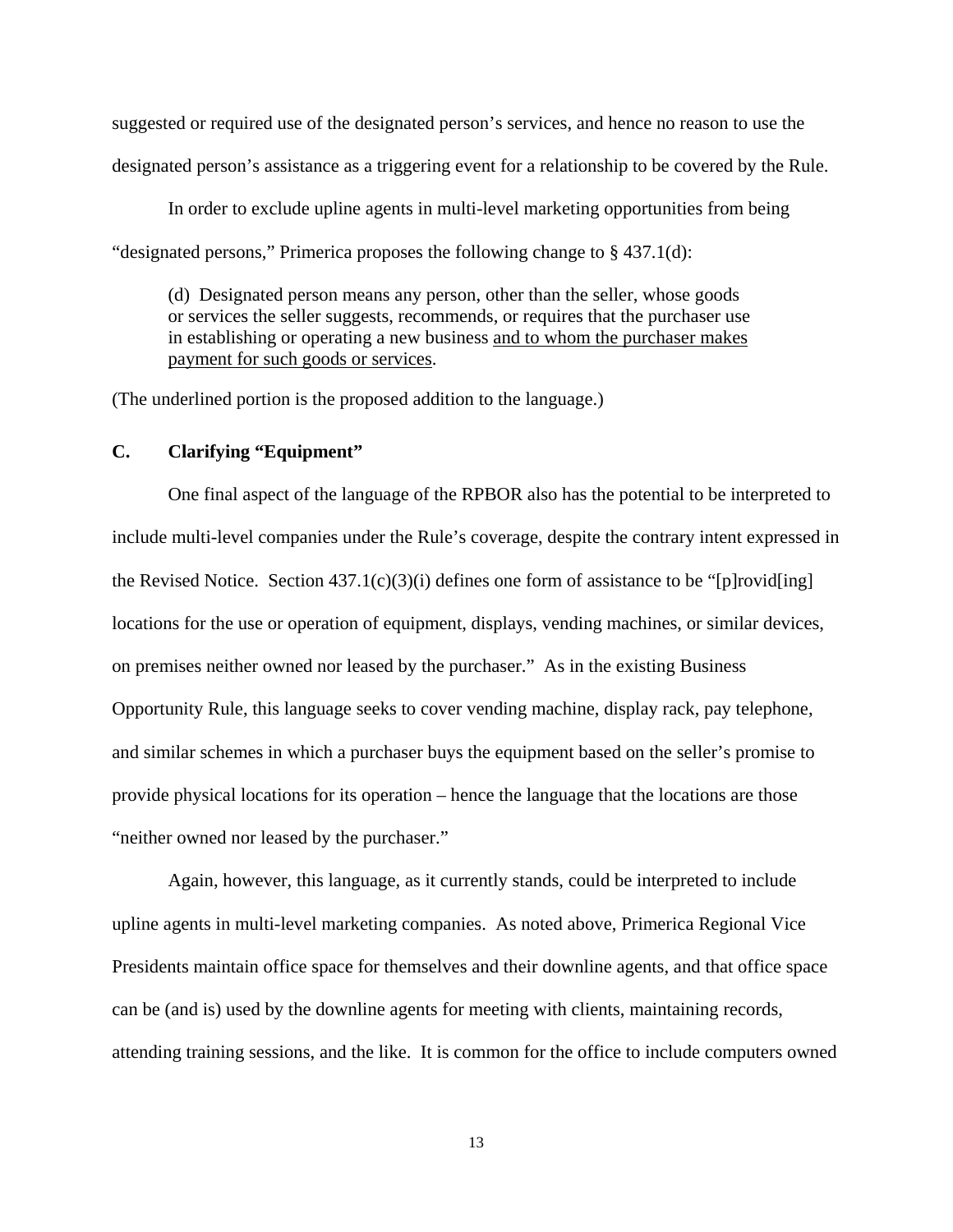by the Regional Vice President for the downline agents to use in doing their work and communicating with the Primerica home office. There may also be a satellite TV system, again owned by the Regional Vice President, used for downline agents to view broadcasts from the Primerica home office.

We believe that similar situations may exist in connection with other multi-level marketing companies, including some members of the Direct Selling Association. Any time an upline agent maintains an office and allows his or her downline agents to use a computer in that office, a situation exists in which the downline agent arguably could be providing a "location" in which to use "equipment" (i.e., the computer or other items within the office), by the upline, who arguably would be a "designated person," because he or she provides advice and support to the downline agent.

We do not believe the Commission intended such activity to trigger coverage under the Rule. Rather, this portion of the Rule seems to be directed toward schemes in which a purchaser buys or leases vending machines, telephones, or other similar devices and the locations for the retail operation of those pieces of "equipment" are provided by the seller or a "designated person." Therefore, in order to allow the Rule to cover such arrangements, while excluding a multi-level marketing sales representative's use of his or her upline's office computer, Primerica proposes that  $\S 437.1(c)(3)(i)$  be clarified to specify that the "equipment, displays, vending machines, or similar devices" be owned, leased, or controlled by the purchaser. The section, including this suggested revision, would read as follows:

(i) Provide locations for the use or operation of equipment, displays, vending machines, or similar devices owned, leased, or controlled by the purchaser, on premises neither owned nor leased by the purchaser; or

(The underlined portion is the proposed addition to the language.)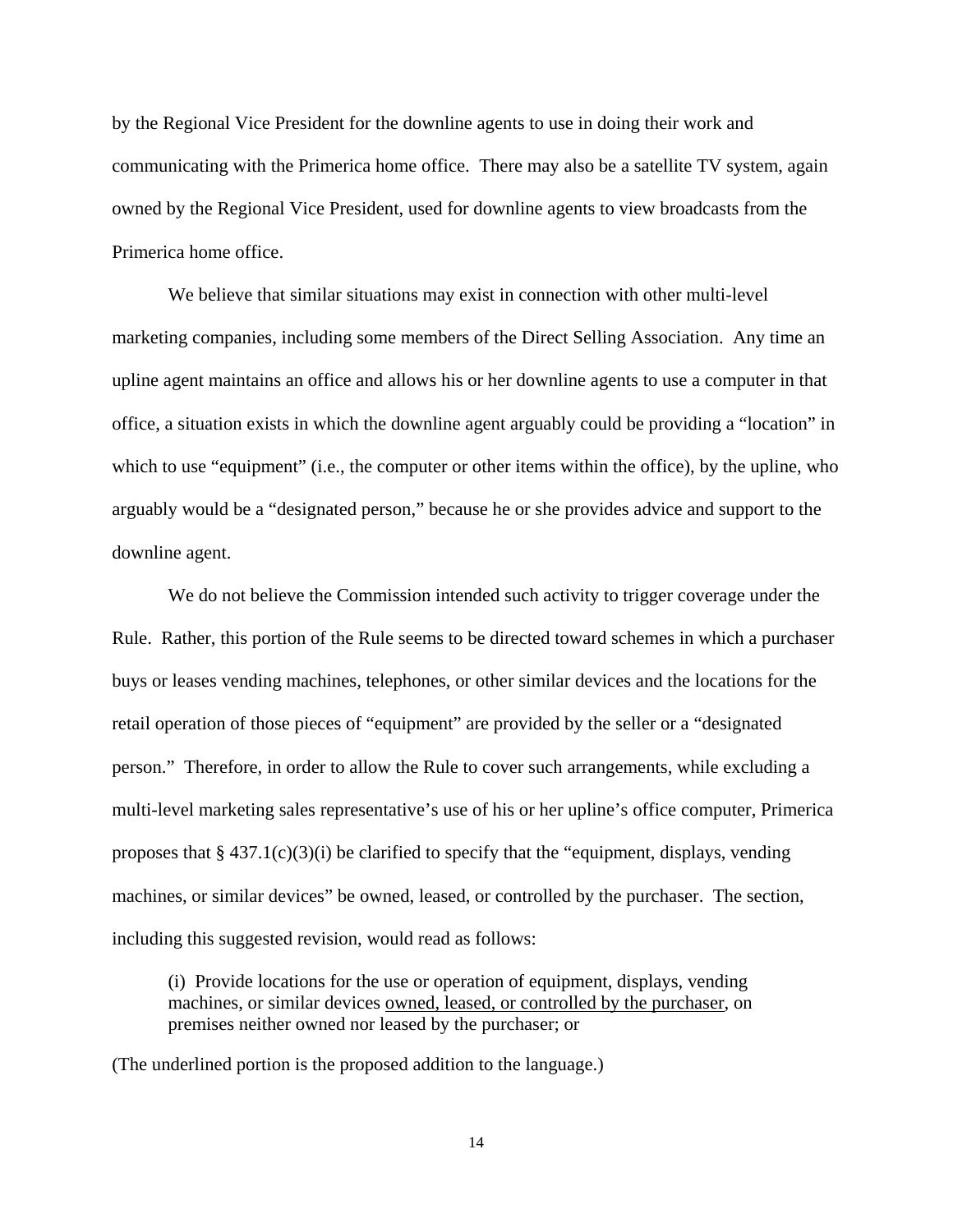#### **III. CONCLUSION**

Primerica appreciates the time and effort spent by the Commission and its staff in analyzing the host of issues raised by the numerous comments submitted in response to the original Proposed Rule. That number of comments resulted both from the very broad scope of the original Proposed Rule and the severe economic consequences of covering legitimate business relationships. Now that the Revised Notice has limited the Rule's application to the kind of business opportunity schemes where fraud is a demonstrated problem, the remaining task is to ensure that the Rule's language reaches no further than intended, and avoids sweeping in the large segments of the American economy that were threatened by the original Proposed Rule. Primerica believes that the three modifications to the Rule's language contained in this Comment will eliminate the possibility that the Rule ever could be interpreted to cover multi-level marketing opportunities, educational institutions, how-to books, and traditional distribution arrangements without impeding the utility of the Rule as a weapon for the Commission to use against fraud perpetrated in connection with business opportunity schemes. We thank the Commission and its staff in advance for its consideration of these proposed revisions.

At this point in the proceedings, Primerica does not believe that either a hearing or a workshop is necessary. The record is clear, and written comment on the revised proposal should suffice to address any remaining issues, such as the ones we have raised. If the Commission determines to hold either a hearing or workshop, however, Primerica would be interested in participating.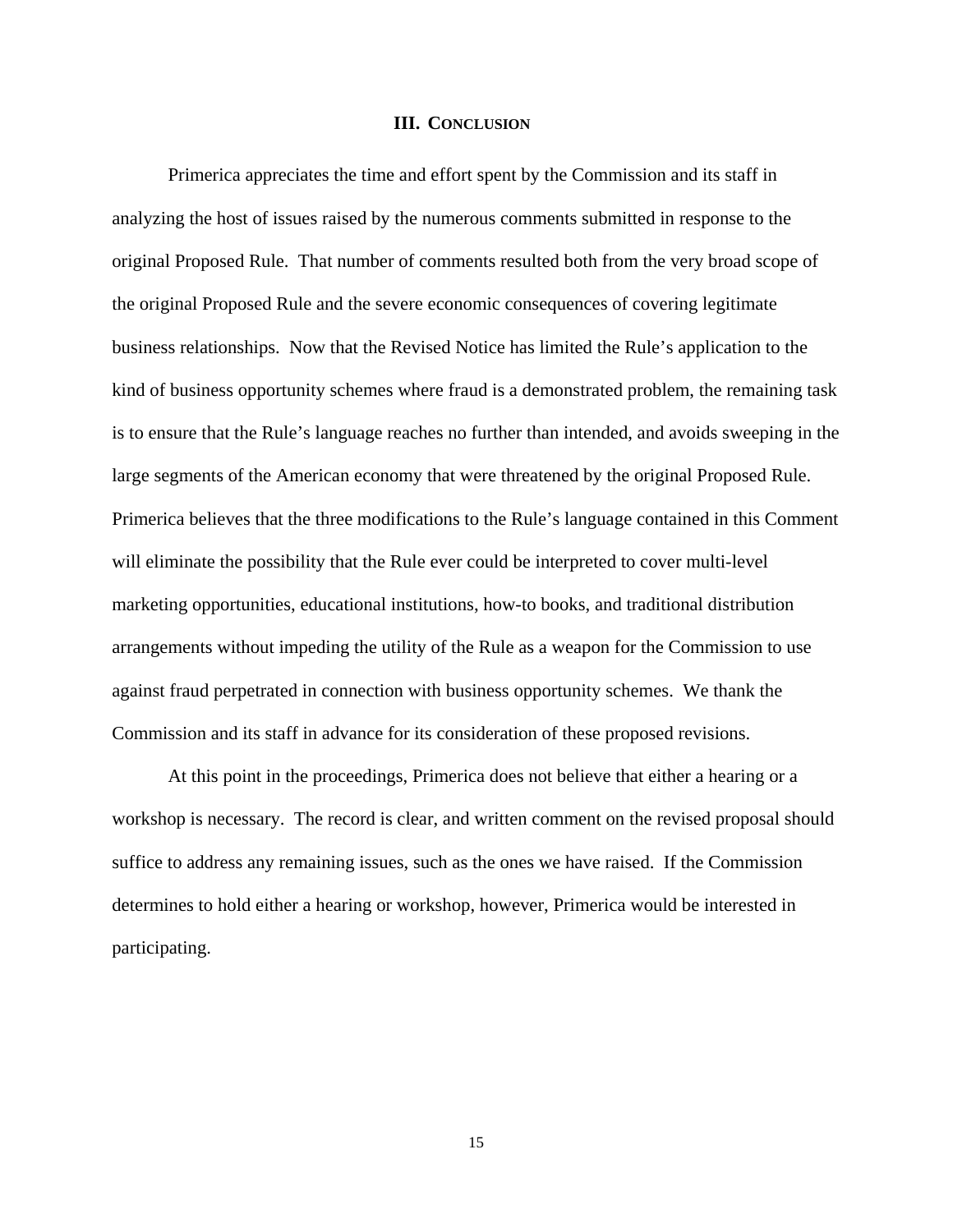# **APPENDIX**

# I. Option 1 -- Removing "customers"

(c) *Business opportunity* means:

(1) A commercial arrangement in which the seller solicits a prospective purchaser to enter into a new business; and

(2) The prospective purchaser makes a required payment; and

(3) The seller, expressly or by implication, orally or in writing, represents that the seller or one or more designated persons will:

(i) Provide locations for the use or operation of equipment, displays, vending machines, or similar devices owned, leased, or controlled by the purchaser, on premises neither owned nor leased by the purchaser; or

(ii) Provide outlets or accounts, or customers, including, but not limited to, Internet outlets  $or_5$  accounts, or customers, for the purchaser's goods or services; or

(iii) Buy back any or all of the goods or services that the purchaser makes, produces, fabricates, grows, breeds, modifies, or provides, including but not limited to providing payment for such services as, for example, stuffing envelopes from the purchaser's home.

(d) *Designated person* means any person, other than the seller, whose goods or services the seller suggests, recommends, or requires that the purchaser use in establishing or operating a new business and to whom the purchaser makes payment for such goods or services.

(l) *Providing locations, outlets, or accounts* or customers means furnishing the prospective purchaser with existing or potential locations, outlets, <u>or</u> accounts, or customers; requiring, recommending, or suggesting one or more locators or lead generating companies; providing a list of locator or lead generating companies; collecting a fee on behalf of one or more locators or lead generating companies; offering to furnish a list of locations; or otherwise assisting the prospective purchaser in obtaining his or her own locations, outlets, or accounts, or customers.

# II. Option 2 -- Retaining "customers"

(c) *Business opportunity* means:

(1) A commercial arrangement in which the seller solicits a prospective purchaser to enter into a new business; and

(2) The prospective purchaser makes a required payment; and

(3) The seller, expressly or by implication, orally or in writing, represents that the seller or one or more designated persons will:

(i) Provide locations for the use or operation of equipment, displays, vending machines, or similar devices owned, leased, or controlled by the purchaser, on premises neither owned nor leased by the purchaser; or

(ii) Provide outlets, accounts, or customers, including, but not limited to, Internet outlets, accounts, or customers, for the purchaser's goods or services; or